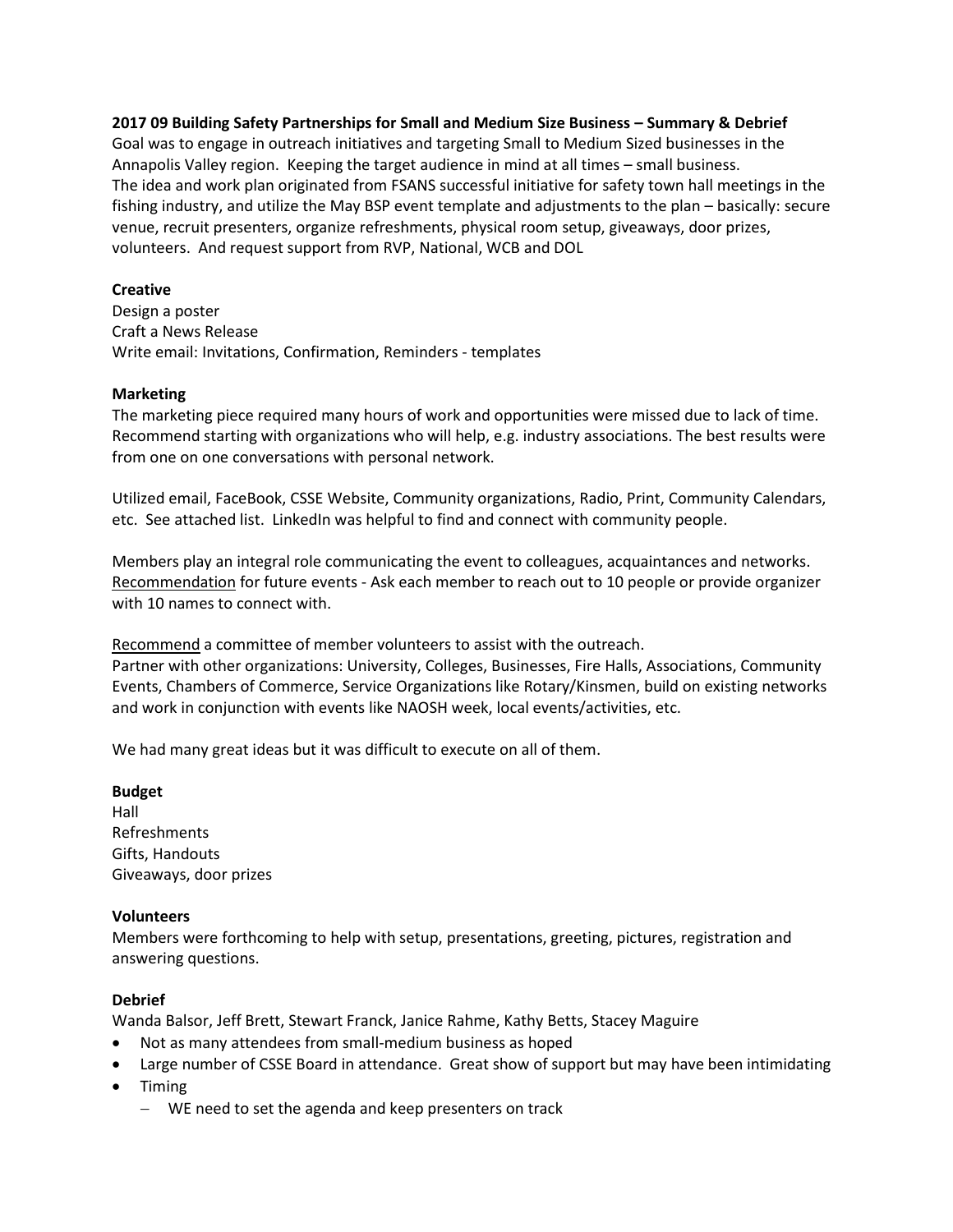- Carolyn did a great job in the remaining time given but this important topic needs more attention
- Allow more networking, peer-to-peer
- Focus on industry people
- The DOL presentation could be shorter
	- $-$  Stick to the point
	- Related to the audience
- WCB presentation could be improved and adjusted
	- o Less bureaucracy, and less mention of months to retirement
	- $\circ$  5 minutes on WCB registration, steps, and classification (3 points 1. What you need to do to open a new business; 2. Understand experience rating; 3. My account)
	- o 5 minutes on what happens when there is an injury/claim, and what to do
	- o 5 minutes on My Account and available WCB resources.
	- o Key contacts should be on a handout
	- $-$  Stewart will meet with Art Brown about the presentation
- Spend more time on toolkit!
	- At least 45 minutes
	- Must get people to start creating their program, and entice them to keep working on it back at their workplaces, involve workers, reach out to resources
	- Reference easy-to-use electronic tools
	- Include short demonstration of the incident cost calculator and the hidden cost of injury
	- Give attendees what SMEs need. Take irrelevant questions and discussions aside or for parking lot
	- Overall Feedback (Brainstorm ideas and comments in no priority order)
		- WCB bureaucracy not needed
		- $-$  Stories, must be concise and relevant to audience
		- $-$  Focus on simple cost models with examples
		- More variety of participants should be a goal
		- Need more small-medium enterprise representation
		- How do we better promote?
		- Marketing plan and subcommittee, perhaps
		- Partner with local business groups and organisations to host and to bring us in to deliver topic and content, as subject matter experts
		- Consensus is to try again in May 2018
		- What's in it for the small business person? WIIFM
		- ROI Bottom Line
		- Great venue (Kentville FD Auditorium)
		- Great support and recognition from CSSE National and vendor (can we partner with vendors to invite clients)
		- Consider IF we have another one or two, appropriate dates e.g. Farming less busy in winter
		- Should we change the title to move away from Safety? Building Business Partnerships: Focus on Safety?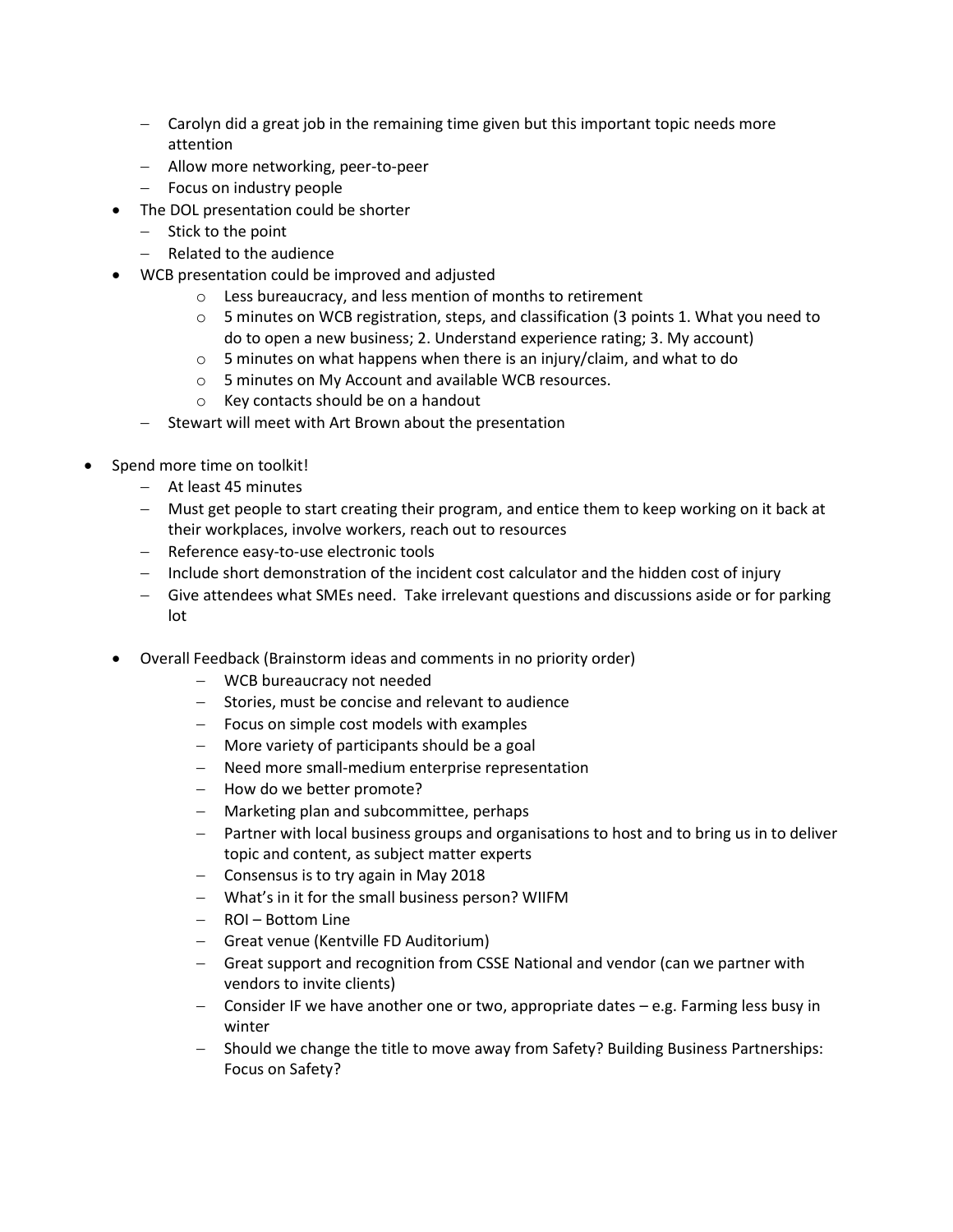#### **Follow up**

- 1. Design survey
- 2. Draft a follow up email for participants (and non participants) to share important links.

MHFA [www.mentalhealthfirstaid](http://www.mentalhealthfirstaid/) Art Brown [art.brown@wcb.ns.ca](mailto:art.brown@wcb.ns.ca) David Welsh [david.welsh@novascotia.ca](mailto:david.welsh@novascotia.ca) Stewart Franc[k stewartf@bellaliant.net](mailto:stewartf@bellaliant.net)

Follow up email (for May event)

Thank you for attending the Building Safety Partnerships for Small and Medium Sized Business!

The CSSE Western NS Chapter is planning a second event in the valley in September and we strive for continuous improvement! We value your opinion and will be sending you a short Survey and hope you take a few minutes to complete it.

Some participants were interested in resources for Mental Health First Aid. Our Chapter is planning a training event early in 2018 but if you need information right away there are several courses over the next few weeks in NS and you can see the complete list by visiting www.mentalhealthfirstaid.ca.

You can reach our speakers by email –

Stewart Franck, Chapter Chair – [stewartf@bellaliant.net](mailto:stewartf@bellaliant.net) David Welsh, Department of Labour - [david.welsh@novascotia.ca](mailto:david.welsh@novascotia.ca) Art Brown, WCB – [art.brown@wcb.ns.ca](mailto:art.brown@wcb.ns.ca) Amanda Dedrick – [amanda@fisheriessafety.ca](mailto:amanda@fisheriessafety.ca)

Thanks again for joining us and if you are interested in receiving email about our meetings in the area or other special events let me know!

Janice Rahme [janicerahme@live.com](mailto:janicerahme@live.com) CSSE Western NS Chapter – Program Committee

Survey Questions (6) and responses

- 1. Timing is everything! Select the best time of day to attend events likes this?
	- a. Early Morning/Breakfast,
	- b. Mid Morning
	- c. Lunch/Early Afternoon
	- d. After Work/ Evening
- 2. Value! Do you feel the event was time well spent?
	- a. Yes
	- b. No
- 3. What did you take away from the information session? Select all that apply.